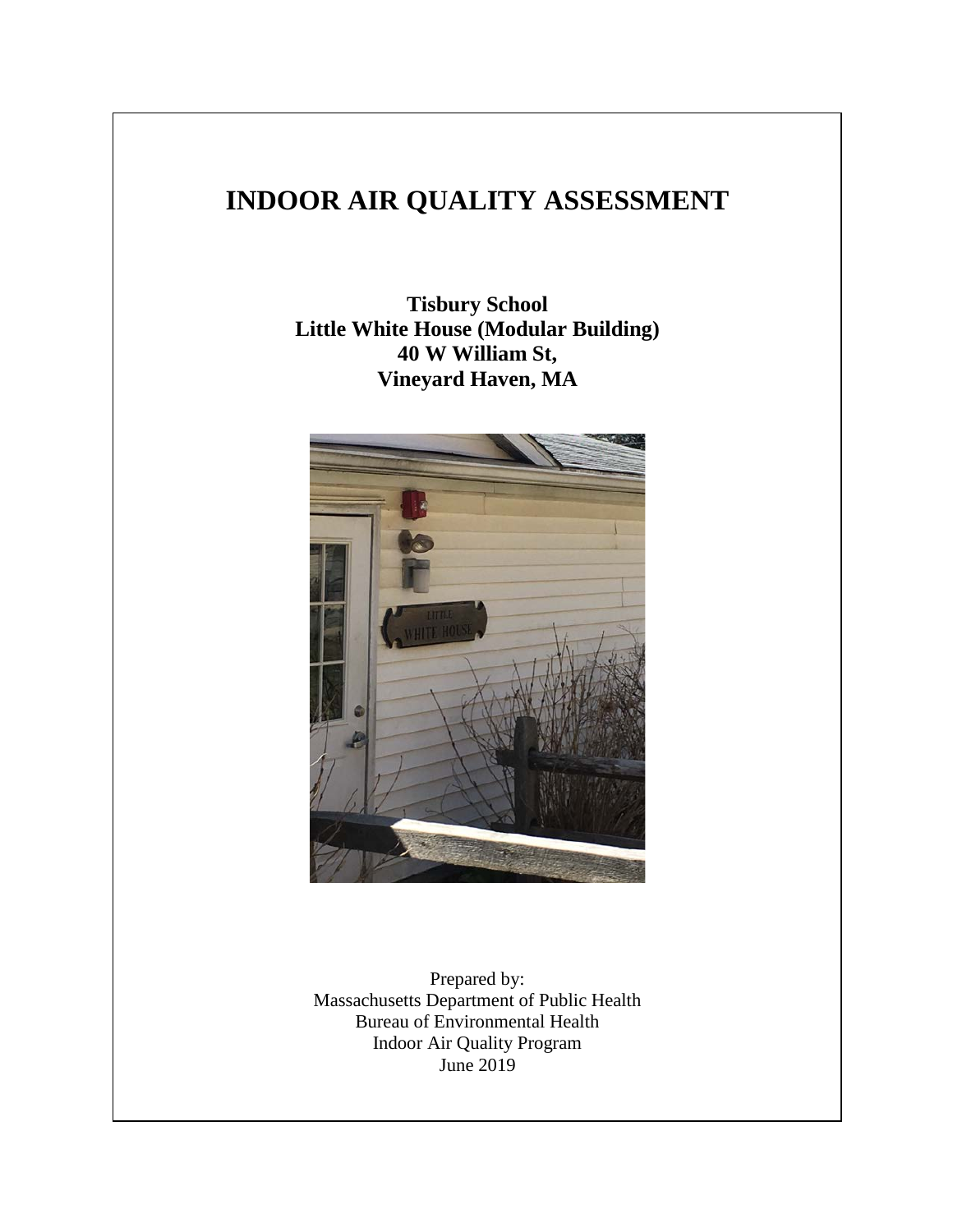# **Background**

| <b>Building:</b>                                                                                                                     | Tisbury School Little White Building<br>(Modular Building)                                                                                        |
|--------------------------------------------------------------------------------------------------------------------------------------|---------------------------------------------------------------------------------------------------------------------------------------------------|
| <b>Address:</b>                                                                                                                      | 40 W William St., Vineyard Haven                                                                                                                  |
| <b>Reason for Request:</b>                                                                                                           | General indoor air quality (IAQ)<br>assessment                                                                                                    |
| Date of Assessment:                                                                                                                  | April 11, 2019                                                                                                                                    |
| <b>Massachusetts Department of Public</b><br><b>Health/Bureau of Environmental Health</b><br>(MDPH/BEH) Staff Conducting Assessment: | Mike Feeney, Director, IAQ Program                                                                                                                |
| <b>Building Description:</b>                                                                                                         | The modular classroom portion of the<br>Tisbury School is a stand-alone<br>building containing 4 classrooms. It<br>has siding and a pitched roof. |
| Windows:                                                                                                                             | Openable                                                                                                                                          |

## **Methods**

Please refer to the IAQ Manual for methods, sampling procedures, and interpretation of results (MDPH, 2015).

# **IAQ Testing Results**

The following is a summary of indoor air testing results in both suites (Table 1).

- *Carbon dioxide* levels were above the MDPH guideline of 800 parts per million (ppm) in all areas surveyed, indicating a lack of air exchange at the time of the assessment.
- *Temperature* was within or very close to the recommended range of 70°F to 78°F in all areas tested.
- *Relative humidity* was below the recommended range of 40 to 60%.
- *Carbon monoxide* levels were non-detectable (ND) in all areas tested.
- *Fine particulate matter (PM2.5)* concentrations measured were below the National Ambient Air Quality Standard (NAAQS) limit of 35  $\mu$ g/m<sup>3</sup> in all but one indoor area tested. Levels were above the NAAQS limits outside.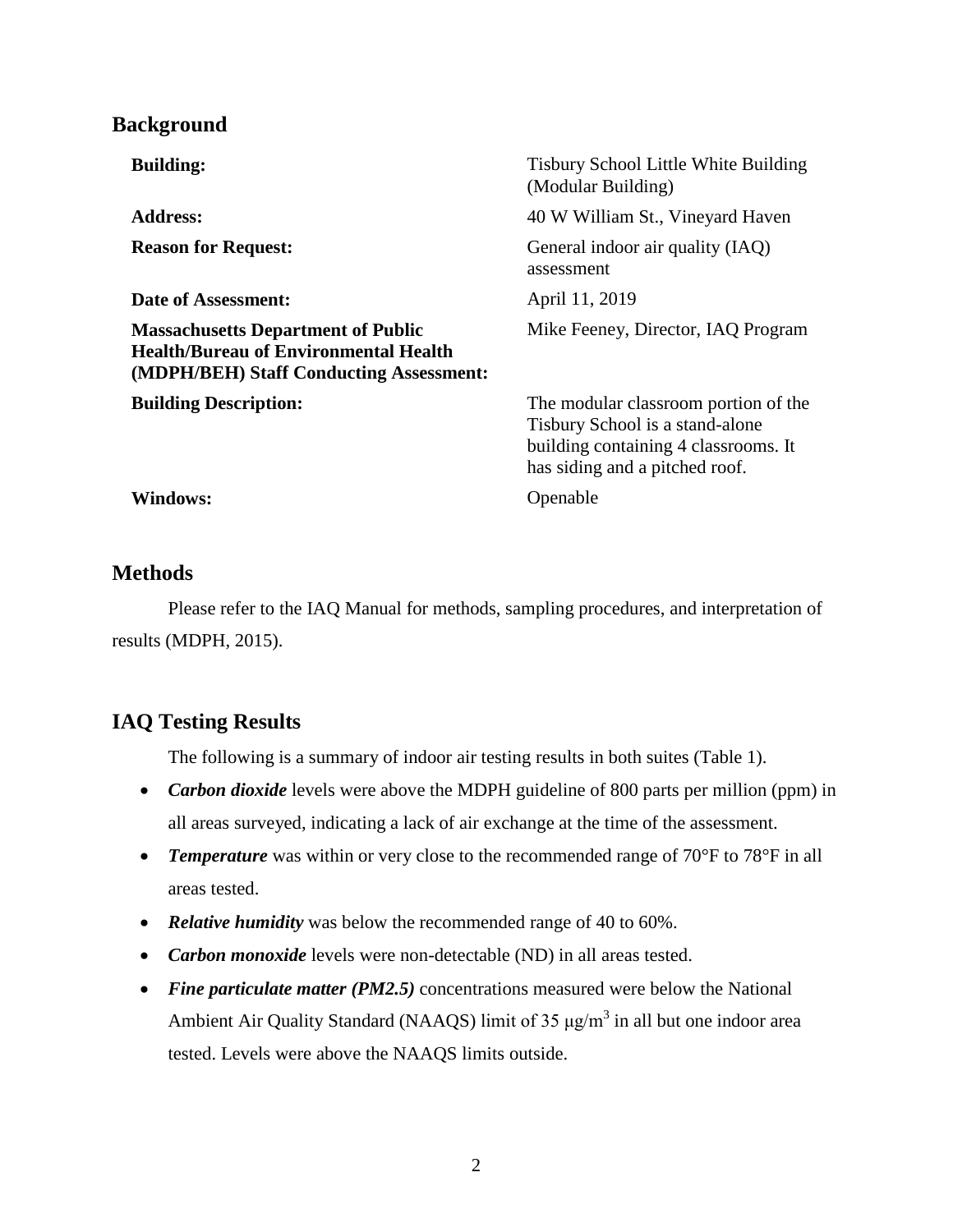#### **Ventilation**

A heating, ventilating, and air conditioning (HVAC) system has several functions. First it provides heating and, if equipped, cooling. Second, it is a source of fresh air. Finally, an HVAC system will dilute and remove normally-occurring indoor environmental pollutants by not only introducing fresh air, but by filtering the airstream and ejecting stale air to the outdoors via exhaust ventilation. Even if an HVAC system is operating as designed, point sources of respiratory irritation may exist and cause symptoms in sensitive individuals.

Ventilation in the modular classrooms is provided by one air handling unit (AHU), which was deactivated at the time of the assessment. Fresh air intake and exhaust vents are located on the south exterior wall (Picture 1).

#### **Microbial/Moisture Concerns**

The Modular Building Institute (Stewart, 2002) released guidance concerning mold growth prevention in modular classrooms in March 2002. According to this guidance, the following improvements can be made to avoid microbial growth within these structures:

- 1. Ensure structures are constructed with a sloped roof with a properly installed gutter and downspout system to drain rainwater.
- 2. Site modular structures on well-drained surfaces.
- 3. Direct surface water run-off away from the structure.
- 4. Ventilate the crawlspace under the structure.
- 5. Examine all caulking and/or flashing around windows and service posts, especially after moving a structure.
- 6. Maintain ventilation according to American Society for Heating, Refrigerating and Airconditioning Engineers (Stewart, 2002).

As previously mentioned, the AHU was deactivated during the assessment, resulting in no source of mechanical ventilation for the building.

One room had a distinct mold odor upon entry (Table 1). The source of this odor was the floor, which was covered with wall-to-wall carpeting. Carpeting that is chronically moistened through either water leaks or exposure to high humidity may become colonized with mold. BEH/IAQ staff examined the modular unit by using the guidelines above as evaluation points.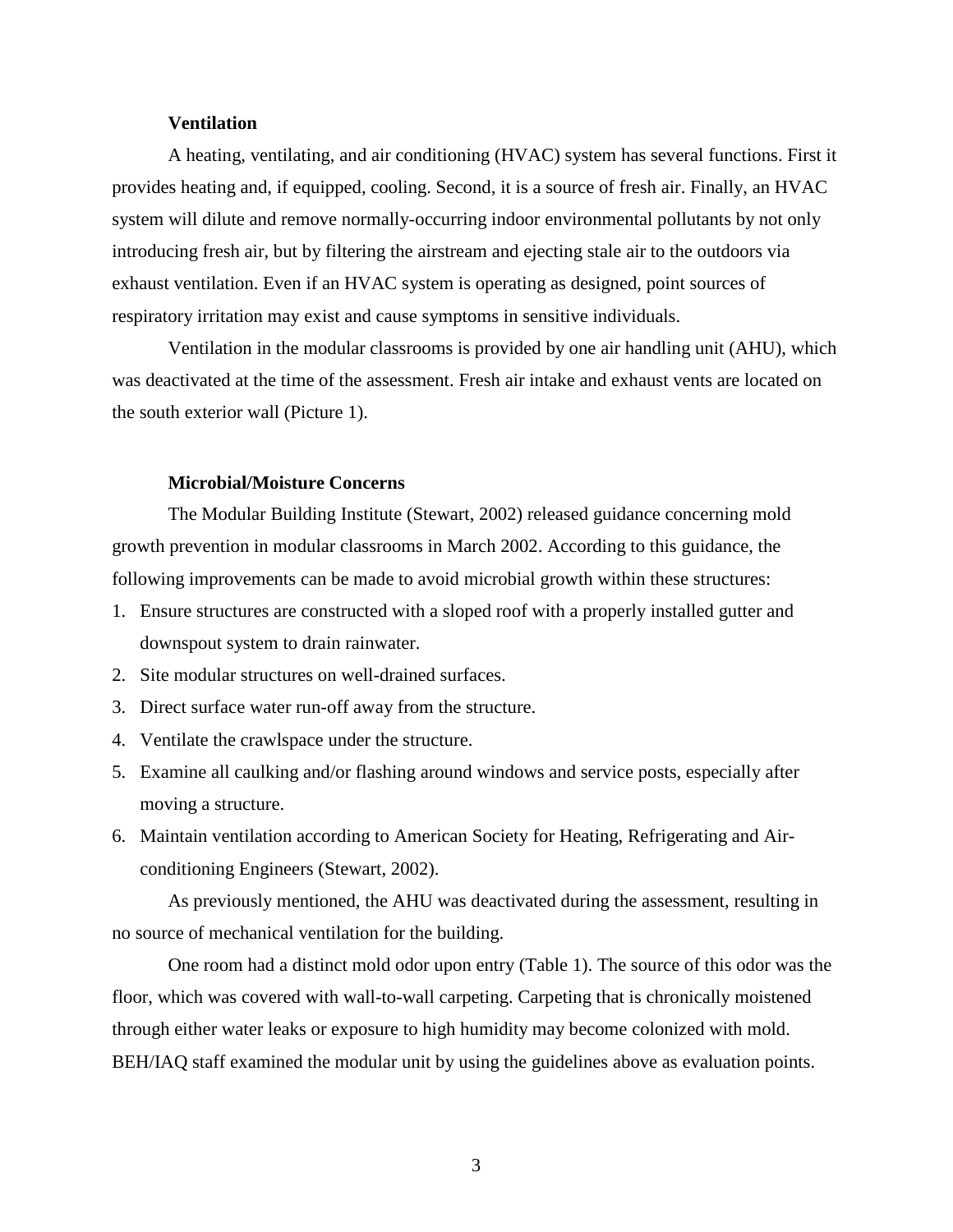The following conditions concerning water drainage around the structure may have contributed to increased water vapor and water penetration in the building:

- The roof of the modular building does not have gutters and downspouts along the edge of the roof except for entrances (Picture 2).
- The modular building was partially installed on a slope, which directs rainwater under the building. Over time, rainwater has compacted the soil below exterior walls, creating troughs in which water may accumulate against the exterior wall and pool beneath the modular structure.
- The soil at the front of the modular structure is not graded to slope away from the building. Without grading the soil, rainwater cannot readily drain away from the front of the structure.
- The accumulation of water at the base of the modular building causes chronic wetting of the exterior wall. Downspouts should be designed to direct rainwater away from the base of the exterior walls to prevent rainwater from penetrating beneath the building. Wetting of exterior walls and soil beneath the building can result in mold growth.
- The rear of the building has large holes in its skirting (Picture 3). The prevailing winds in Massachusetts tend to be from the west. Moist weather tends to travel in a northeasterly track, up the Atlantic Coast towards New England (Trewartha, 1943). Wet weather systems generally produce south/southwesterly winds. Driving rain is most likely to strike this door during wet weather patterns which can inject water under the building through the skirting holes.

Splashing rainwater can lead to chronic moistening of the exterior wall and doors, which in turn moistens carpet installed against the doorframe. The American Conference of Governmental Industrial Hygienists (ACGIH) and the US Environmental Protection Agency (US EPA) recommend that porous materials be dried with fans and heating within 24 to 48 hours of becoming wet (ACGIH, 1989; US EPA, 2001). If carpets and other porous materials are not dried within this time frame, mold growth may occur. Water-damaged carpeting cannot be adequately cleaned to remove mold growth and should be replaced. The application of a mildewcide to moldy carpeting is not recommended.

4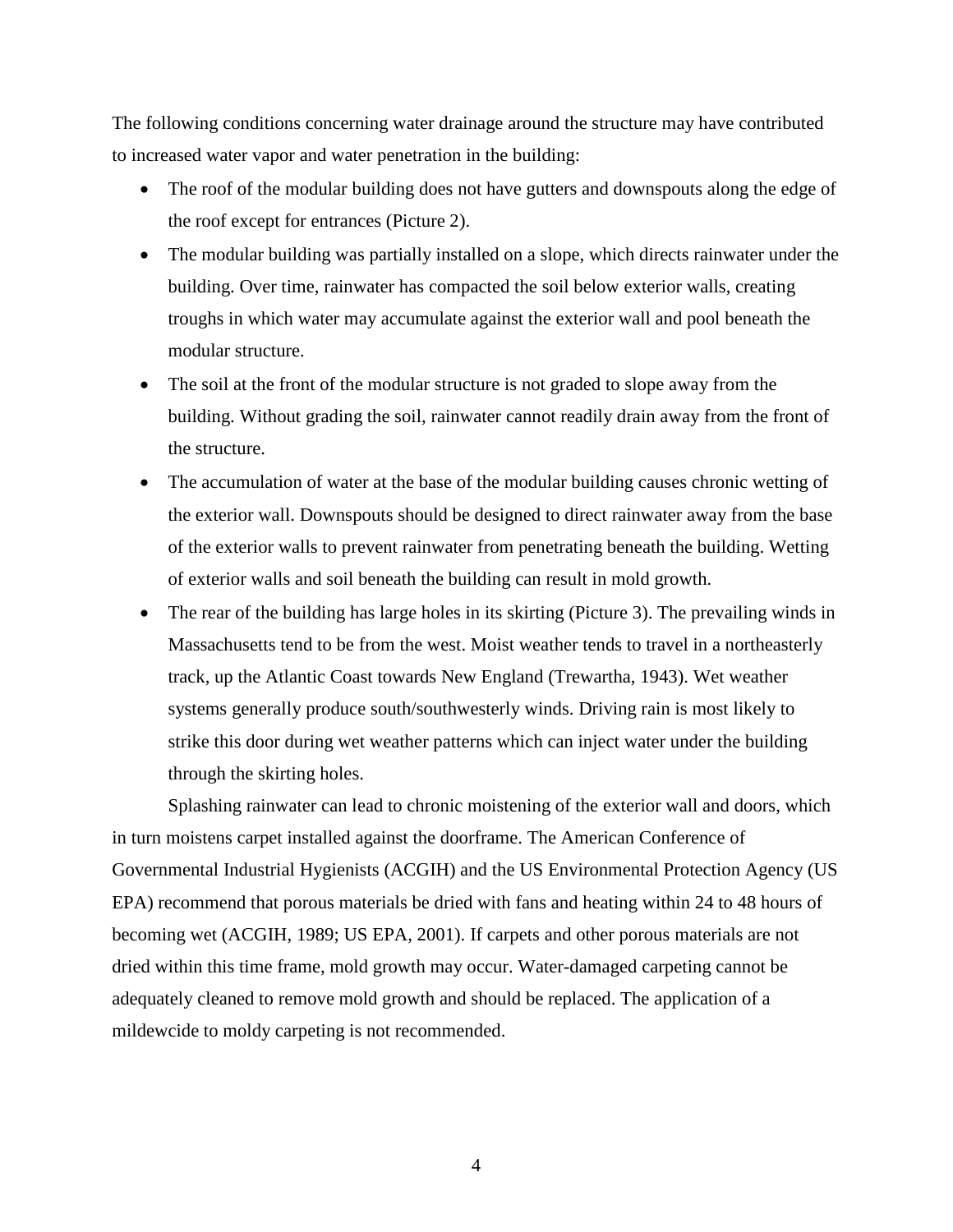#### **Other Concerns**

Exposure to low levels of total volatile organic compounds (TVOCs) may produce eye, nose, throat, and/or respiratory irritation in some sensitive individuals. BEH/IAQ staff examined spaces for products containing VOCs. BEH/IAQ staff noted hand sanitizers, cleaning products, and dry erase materials.

### **Conclusions/Recommendations**

Based on observations at the time of assessment, the following is recommended:

- 1. Operate supply and exhaust ventilation continuously in all areas during occupied periods. Ensure all HVAC equipment is cleaned/maintained in accordance with manufacturer's instructions.
- 2. Balance the HVAC system every 5 years in accordance with Sheet Metal and Air Conditioning Contractors' National Association (SMACNA) recommendations (SMACNA, 1994).
- 3. Repair the skirting around the building.
- 4. Consider installing gutter and downspout system to drain water away from the building.
- 5. Examine for means to regrade the soil around the building to drain water away from the building.
- 6. Consider removing carpeting and replacing with a water impermeable floor coving.
- 7. For buildings in New England, periods of low relative humidity during the winter are often unavoidable. Therefore, scrupulous cleaning practices should be adopted to minimize common indoor air contaminants whose irritant effects can be enhanced when the relative humidity is low. To control for dusts, a high efficiency particulate arrestance (HEPA) filter equipped vacuum cleaner in conjunction with wet wiping of all surfaces is recommended. Avoid the use of feather dust during the day can help ease some symptoms associated with a dry environment (throat and sinus irritations).
- 8. Reduce the use of cleaning products, sanitizers, and other items that contain VOCs.
- 9. Refer to resource manual and other related IAQ documents located on the MDPH's website for further building-wide evaluations and advice on maintaining public buildings. These documents are available at: http://mass.gov/dph/iaq.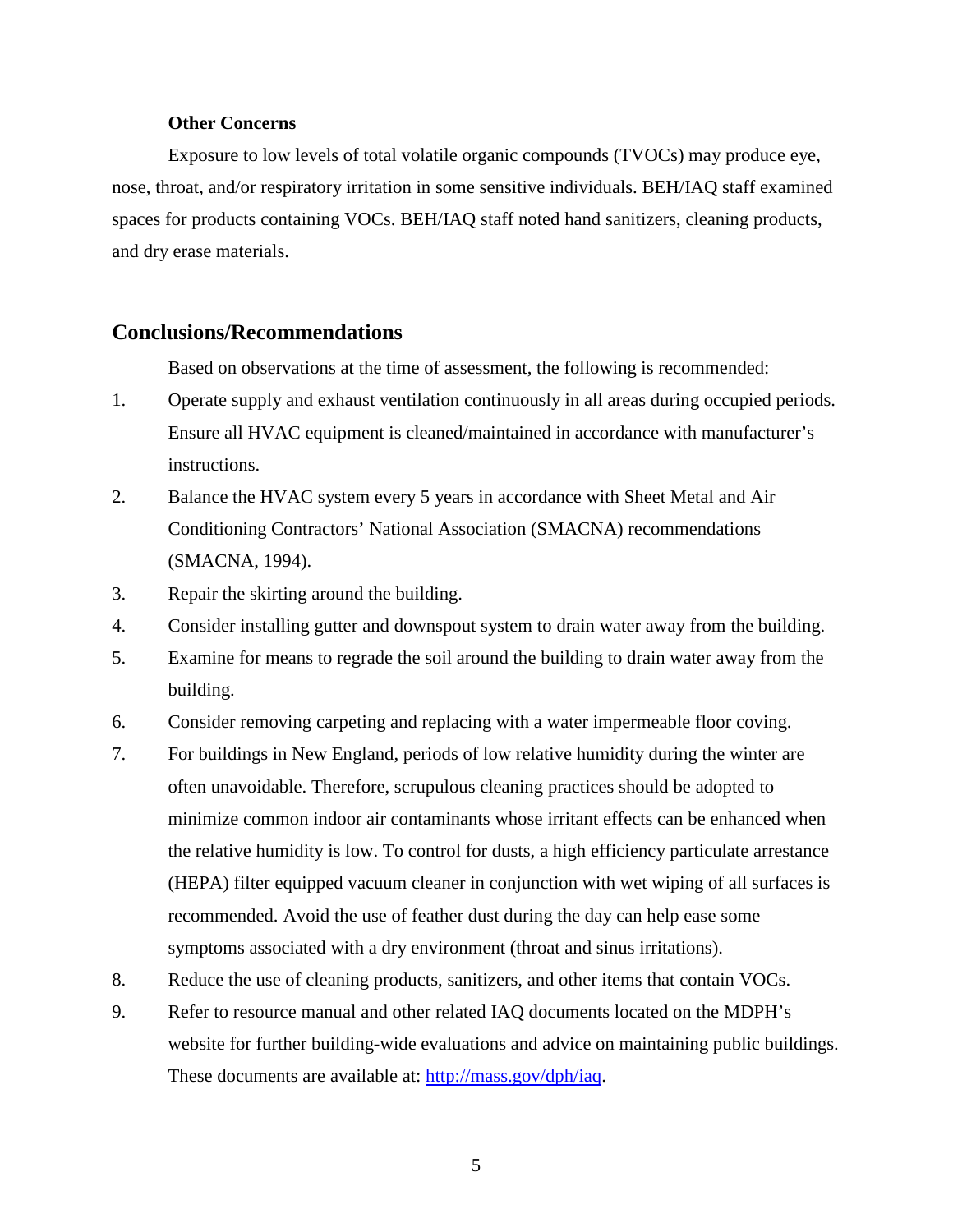# **References**

ACGIH. 1989. Guidelines for the Assessment of Bioaerosols in the Indoor Environment. American Conference of Governmental Industrial Hygienists, Cincinnati, OH.

IICRC. 2012. Institute of Inspection, Cleaning and Restoration Certification. Carpet Cleaning: FAQ.

MDPH. 2015. Massachusetts Department of Public Health. Indoor Air Quality Manual: Chapters I-III. Available at: http://www.mass.gov/eohhs/gov/departments/dph/programs/environmentalhealth/exposure-topics/iaq/iaq-manual/.

SMACNA. 1994. HVAC Systems Commissioning Manual. 1<sup>st</sup> ed. Sheet Metal and Air Conditioning Contractors' National Association, Inc., Chantilly, VA.

Stewart, B. 2002. Preventing Mold Growth in Temporary School Structures. Modular Building Institute, Charlottesville, VA. March 2002. http://www.mbinet.org/web/magazine/mold01\_02.html?style=printable

US EPA. 2008. Mold Remediation in Schools and Commercial Buildings. US Environmental Protection Agency, Office of Air and Radiation, Indoor Environments Division, Washington, D.C. EPA 402-K-01-001. http://www.epa.gov/mold/mold-remediation-schools-and-commercialbuildings-guide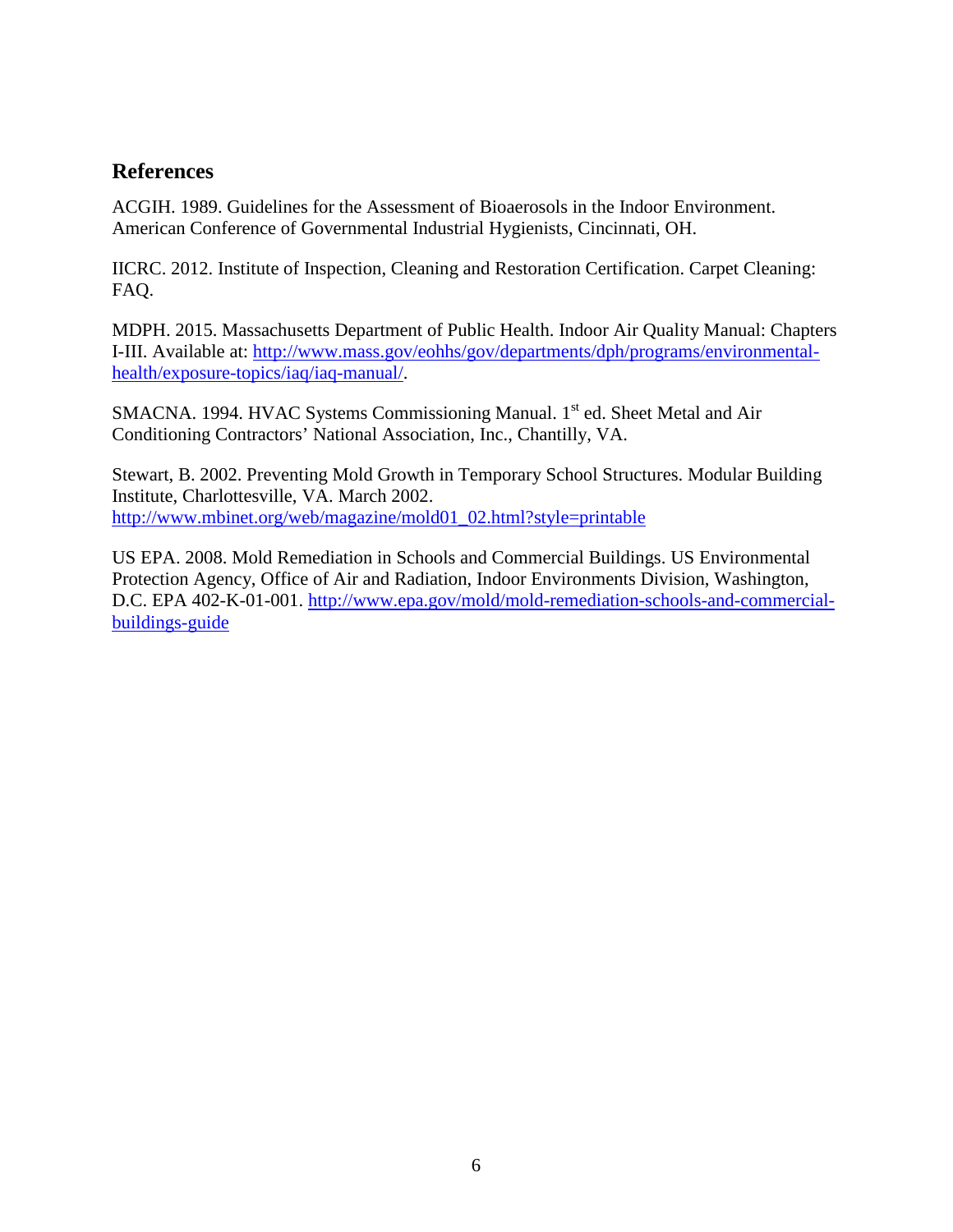# **Picture 1**



**Fresh air supply and exhaust vent for AHU**





**No gutter/downspouts along entire roof edge**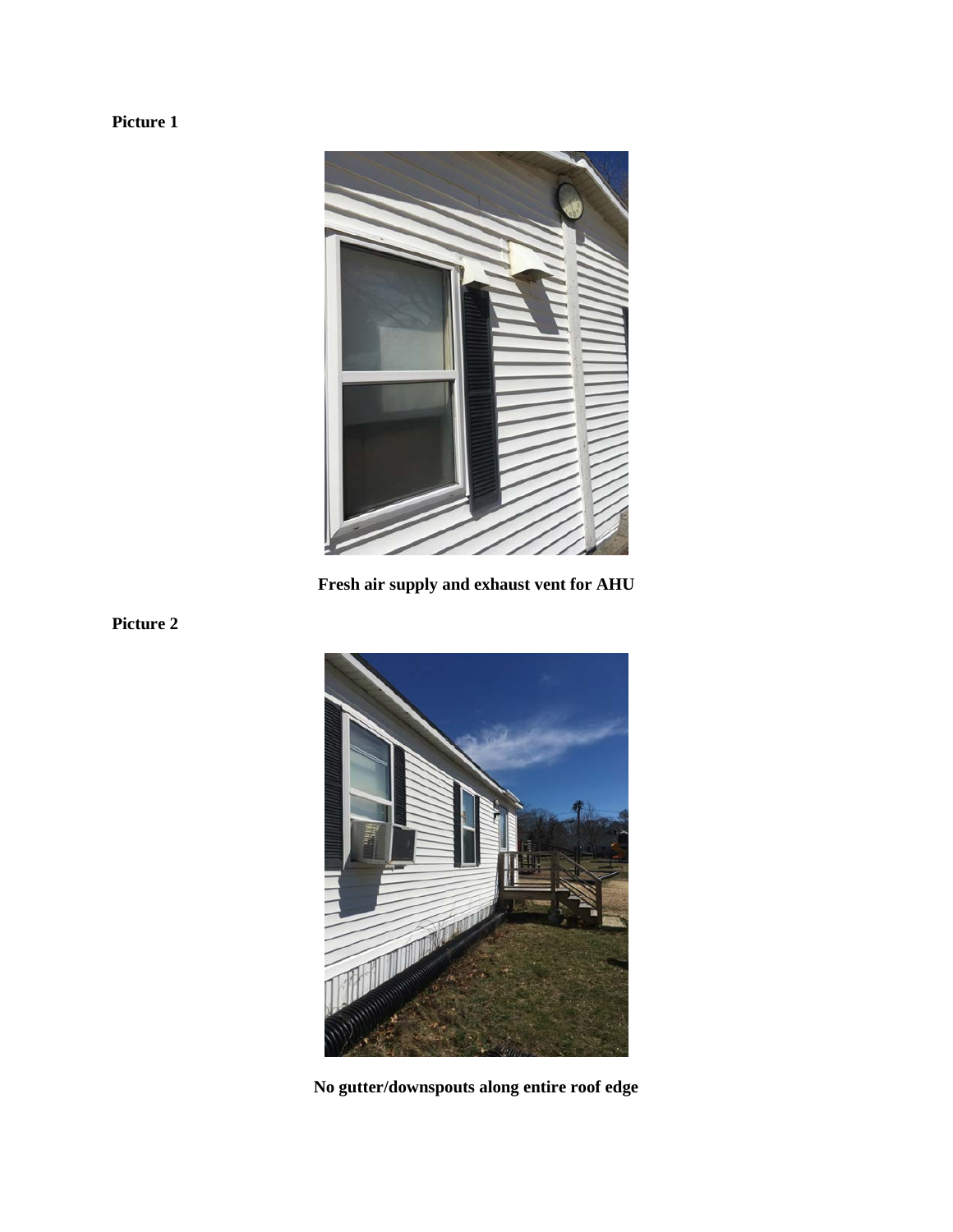**Picture 3**



**Hole in skirting**